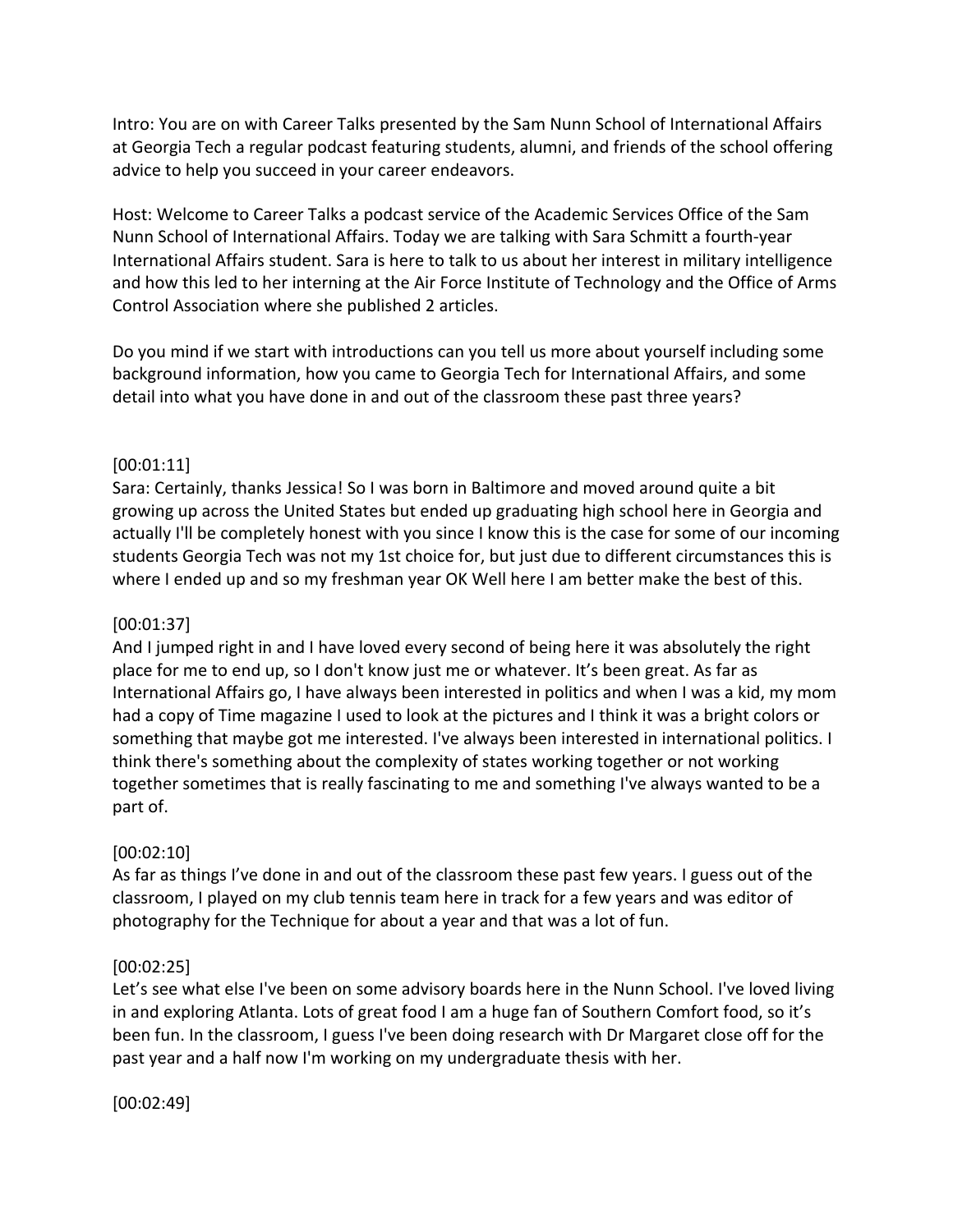And I've had some really cool internships I've also interned at the Carter Center here in Atlanta that was an amazing experience and in D.C. at the Office of Arms Control Associations and the Air Force this summer in Ohio a little bit all over the place and keep yourself busy.

Host: how did you discover an interest in military and intelligence and how did this lead to your internships at the Office of Arms Control Associations and then at the Air Force Institute of Technology?

### [00:03:19]

So again, military intelligence was not my first plan. My mom always tried it was pushing me towards the intelligence field because she thought I would enjoy it and as usual she was right. I was actually started out more focused on human rights issues I really wanted to work in the nonprofit sector I wanted to work on the ground somewhere abroad and then my sophomore year I was applying for internships and I was just sending out resumes to absolutely everywhere I could apply because I knew I needed to be on the ground in D.C. to do the networking because everyone I talked to said that that was the very best place to do your networking and you just had to be on the ground to meet people and shake hands and that was the best way to break into that world so I was just applying to anything I could in D.C. and ended up at the arms controls Association with their

# [00:04:05]

The conventional arms division and worked with my boss and my focus that I've sort of been telling my classes to here is Middle Eastern Affairs and so my thoughts really let me run with that and focus on the Middle East and North Africa within arms control work that we are doing and so the things I was looking into within Congress and the arms sales the foreign military sales that get passed through Congress so that was how I jumped into that field and then through my summer and through the work and everything I learned there from supervisor who was just an amazing person and great for supervisor. Everything I went there really made me passionate about arms control, and foreign military sales.

# [00:04:46]

That sort of led to undergraduate thesis I'm doing with Dr Kosal now, which is on lethal autonomy and the lethal autonomy between states so think killer robots. And then from there I met the people from the Air Force actually from the National Air and Space Intelligence Center at the Career Fair last year and that was where I was supposed to be in the summer and then some things and stuff happening and I ended up working at the Air Force Institute of

# [00:05:18]

Technology for the summer, which was an absolutely amazing experience and I'm actually going back when I graduate actually.

Host: That's awesome! Congratulations!

Sara: Thank you! I just signed my offer letter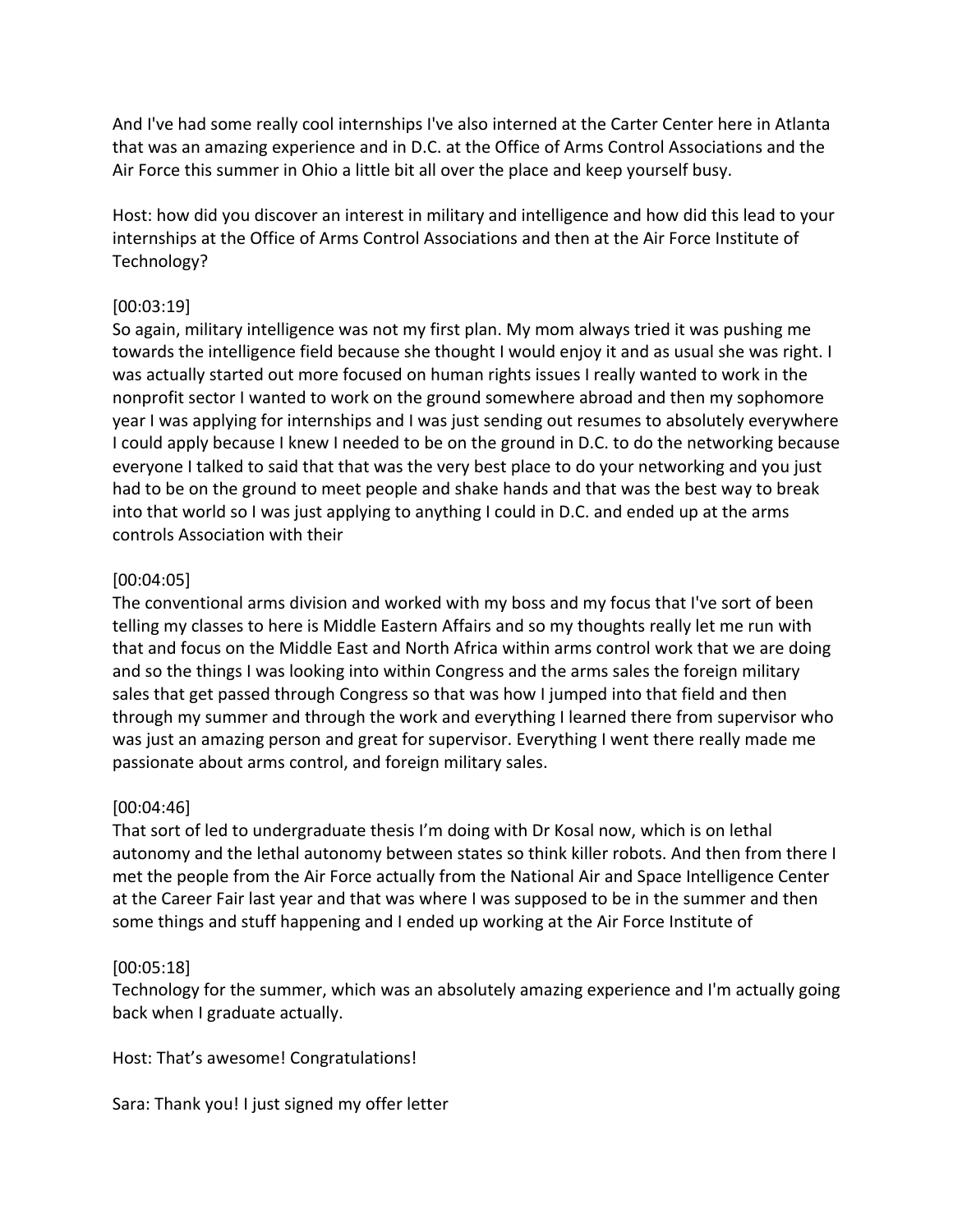Host: I think Stephanie had mentioned something that you were that you found an internship at the Fall Career Fair. [00:05:38] Sara: It was kind of all over the place.

Host: Where did you find these positions and why did you decide to apply?

Sara: So I think I may have jumped the gun there on that question a little bit on the last question but I think I found that I'm controllers position

# [00:06:05]

Honestly I think I just did a google search for International Affairs internships and Washington D.C. I think I think the word undergraduate because I kept almost applying to graduate programs as a sophomore, so I threw that out into Google and did several iterations of that search for weeks and weeks. I probably sent out 25 or 30 resumes just getting in touch with people and I think I heard back from 2.

Host: So what was your typical day-to-day like and what was most enjoyable?

### [00:06:36]

SaraL So I think that at the Arms Control Association I had a lot of different responsibility because my boss sort of wore a lot of different hats I was just sort of a shadow for the summer, which was an amazing experience that I learned so much about so many people there but my day to day experience but

# [00:06:54]

Going to briefings on the Hill and I've spent a lot of time in Congress actually just sort of getting a feel for sort of what was going on and what was the public opinion on a lot of issues. We were following. we were following U.S. arms sales to Saudi Arabia at the time because there's been an issue with Saudi Arabia is misusing some of those U.S. weapons in Yemen and so we were tracking that motion and there was a motion in Congress that was really historic actually to stop that sale and it failed by only 2 votes, which is the closest Congress has ever come to failing a pass a foreign military sale even though it was sort of lost in the end anyway.

# [00:07:27]

And then I was sort of taking the idea of what's our public opinion was like with Congress and then also attending briefings by think tanks in the area just to see what the other experts were sort of saying. There was some social media work involved and some writing. I maintained a couple of websites, which was a new and that wasn't anything I had ever done before and a little bit of writing for the Arms Controls publication.

#### [00:07:58]

Host: How did your internship with the Arms Control Association lead to two published articles